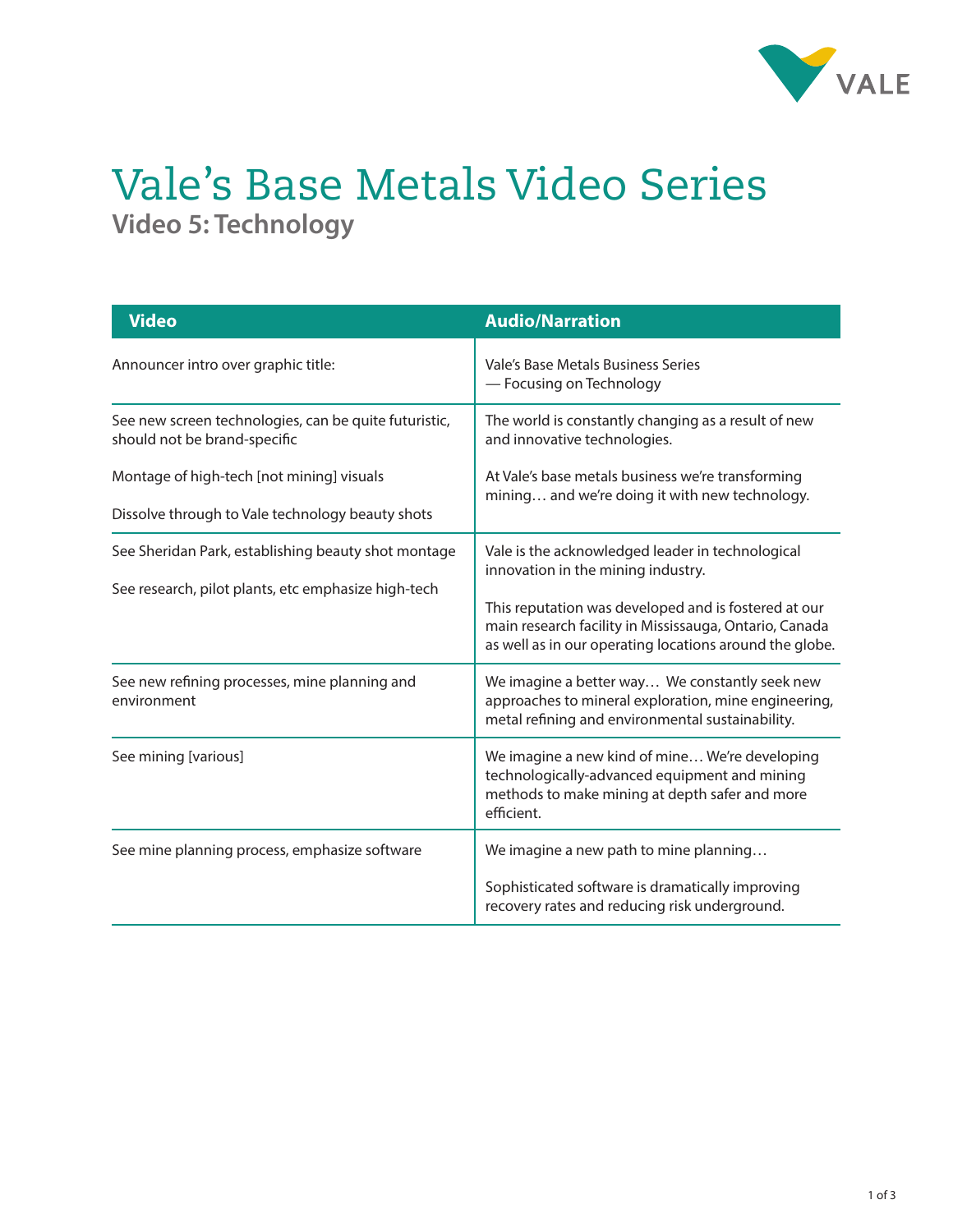## Video 5: Technology (cont'd)

| <b>Video</b>                                                                       | <b>Audio/Narration</b>                                                                                                                                                                                                   |
|------------------------------------------------------------------------------------|--------------------------------------------------------------------------------------------------------------------------------------------------------------------------------------------------------------------------|
| See smelting process shots                                                         | We imagine a safer, better way to refine metal                                                                                                                                                                           |
| See Vale Clydach refinery and Vale Acton refinery<br>See images of Mond            | Improving refining processes has long been a major<br>technological focus for the scientists and researchers<br>who are a part of Vale's base metals business.                                                           |
| See newer high-tech installations at Clydach                                       | One of the first great breakthroughs in nickel refining,<br>was developed in the London laboratory and pilot<br>plant of Ludwig Mond. This carbonyl process was<br>further advanced right here in these Vale facilities. |
|                                                                                    | Because of our research, equipment has continuously<br>improved over time to make the process safer for<br>people and for the environment.                                                                               |
| See hydromet pilot plant<br>See Long Harbour                                       | Vale researchers have made significant improvements<br>to the hydrometallurgical process, an alternative to<br>traditional smelting, that reduces sulphur dioxide and<br>dust emissions.                                 |
|                                                                                    | Otherwise know as hydromet, Vale adapted the<br>process for use with sulphide ores at our Long Harbour<br>plant in, Canada.                                                                                              |
| See Goro, establish overview then into the plant                                   | In Goro, New Caledonia, Vale's state-of-the art,<br>hydrometallurgical techniques are already in use<br>processing laterite ores.                                                                                        |
| See PT Inco, establish overview then into the plant,<br>dust capture process shots | In Sulawesi, Indonesia, new technology and recent<br>changes in processing have improved recoveries and<br>increased through-put.                                                                                        |
| See environmental activities montage<br>VNL water monitoring<br>Green overview     | We imagine alternative ways to reduce mineral and<br>industrial waste everywhere.                                                                                                                                        |
|                                                                                    | In Voisey's Bay Canada,, real-time water monitoring<br>helps ensure a safer approach to land use.                                                                                                                        |
|                                                                                    | By reducing waste and focusing on cleaner energy<br>Vale's engineers are making mining more efficient and<br>more sustainable.                                                                                           |